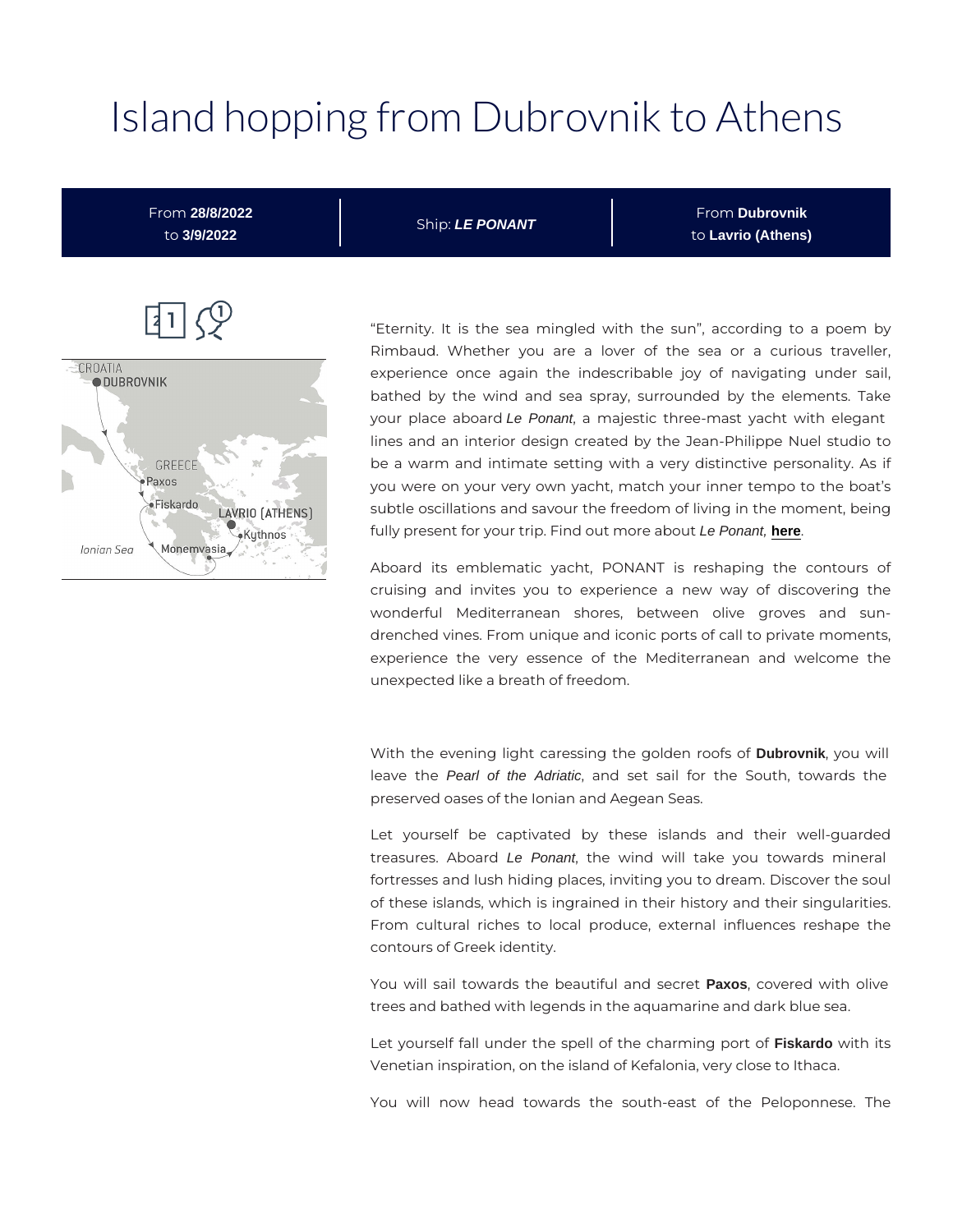fortified peninsula of **Monemvasia** will reveal itself, monumental, like a ship of stone overlooking the azure.

You will sail, senses heightened, towards **Kythnos**, a wild and hilly rock, tamed by traditional and environmentally friendly agriculture.

Then you will reach the charming port of **Lavrio**, located very close to beautiful Athens. The experiences, designed for you and with you, create possibilities for going back to basics in a setting that is conducive to contemplation. At your own pace, immerse yourself in wild and stunning panoramas, away from the crowds, and enjoy moments spent in harmony with nature: glass-bottom kayaking, snorkelling, paddleboarding, bike riding\*.

\*The experiences and activities on offer will be confirmed on board by the captain according to the weather conditions, the itinerary and the cruise plan.



The information in this document is valid as of 7/7/2022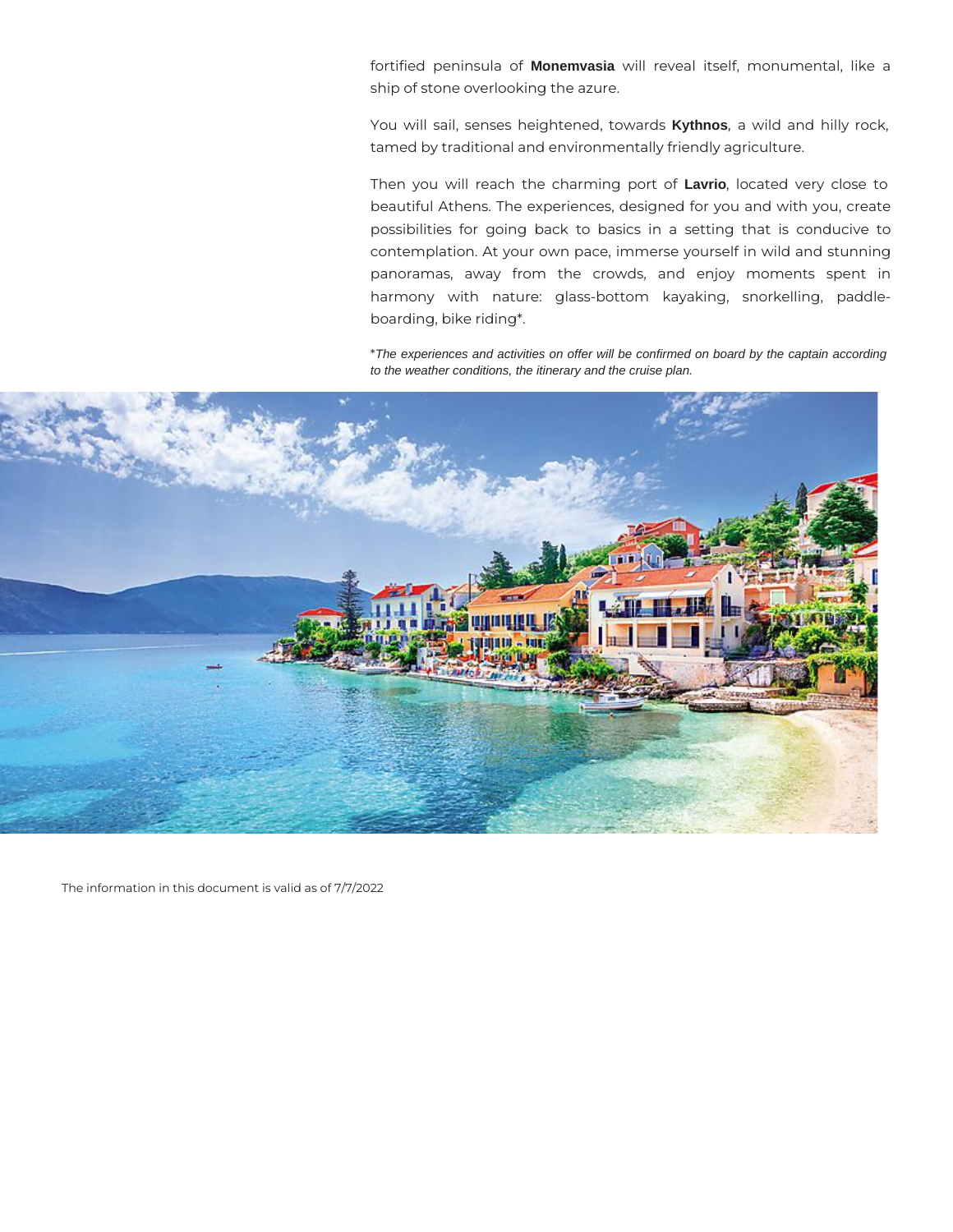## Island hopping from Dubrovnik to Athens **YOUR STOPOVERS :**

#### **DUBROVNIK**

Embarkation 28/8/2022 from 4:00 pm to 5:00 pm Departure 28/8/2022 at 7:00 pm

Emblem of the Dalmatian coast, Dubrovnik is magnificently positioned on a rocky spur. History is sovereign here, in this ancient city, now a **listed UNESCO World Heritage site.** You will perhaps be surprised by the proportions of La Placa, the central drag through the city. The sheer width of it can be explained by the fact that it straddles a former lagoon. The elegant houses along La Placa are built in the legendary travertine stone. At Pile gate, you will be greeted by the statue of the patron saint of Dubrovnik, and you can admire the coastline as you **walk along the ramparts.** But what's inside **Fort Saint John,** adjoining the outer walls? A maritime museum and an aquarium featuring rare fish from the Adriatic.

#### **AT SEA ABOARD LE PONANT**

Arrival 29/8/2022 Departure 29/8/2022

During your day at sea on board Le Ponant, make the most of your free time and the comfort of your ship for a moment of rest or conviviality. If the weather is right, let yourself be tempted by a spot of sunbathing. This day without a port of call will also be an opportunity to do some shopping in the boutique and share the highlights of your cruise with the other passengers. As for lovers of the open sea, they will be able to visit the ship's upper deck to admire the spectacle of the waves and perhaps be lucky enough to observe marine species. A truly enchanted interlude, combining relaxation, sharing and the pleasure of sailing on a yacht.

#### **PAXI**

Arrival 30/8/2022 early morning Departure 30/8/2022 late afternoon

Near the pretty port of Gaios, discover **Paxos**, a lush hideaway resting in the Ionian Sea. The island is planted with cypresses and ancient olive trees that once provided oil to Venice. The architecture is marked by a distinct Venetian influence. Succumb to the charms of this island where nature, ever-present, forms beautiful landscapes. From mountainous terrain to lovely fishing villages and hidden coves, Paxos reveals its authenticity to those willing to discover it.

### **FISKARDO, CEPHALONIA**

Arrival 31/8/2022 early morning Departure 31/8/2022 midday